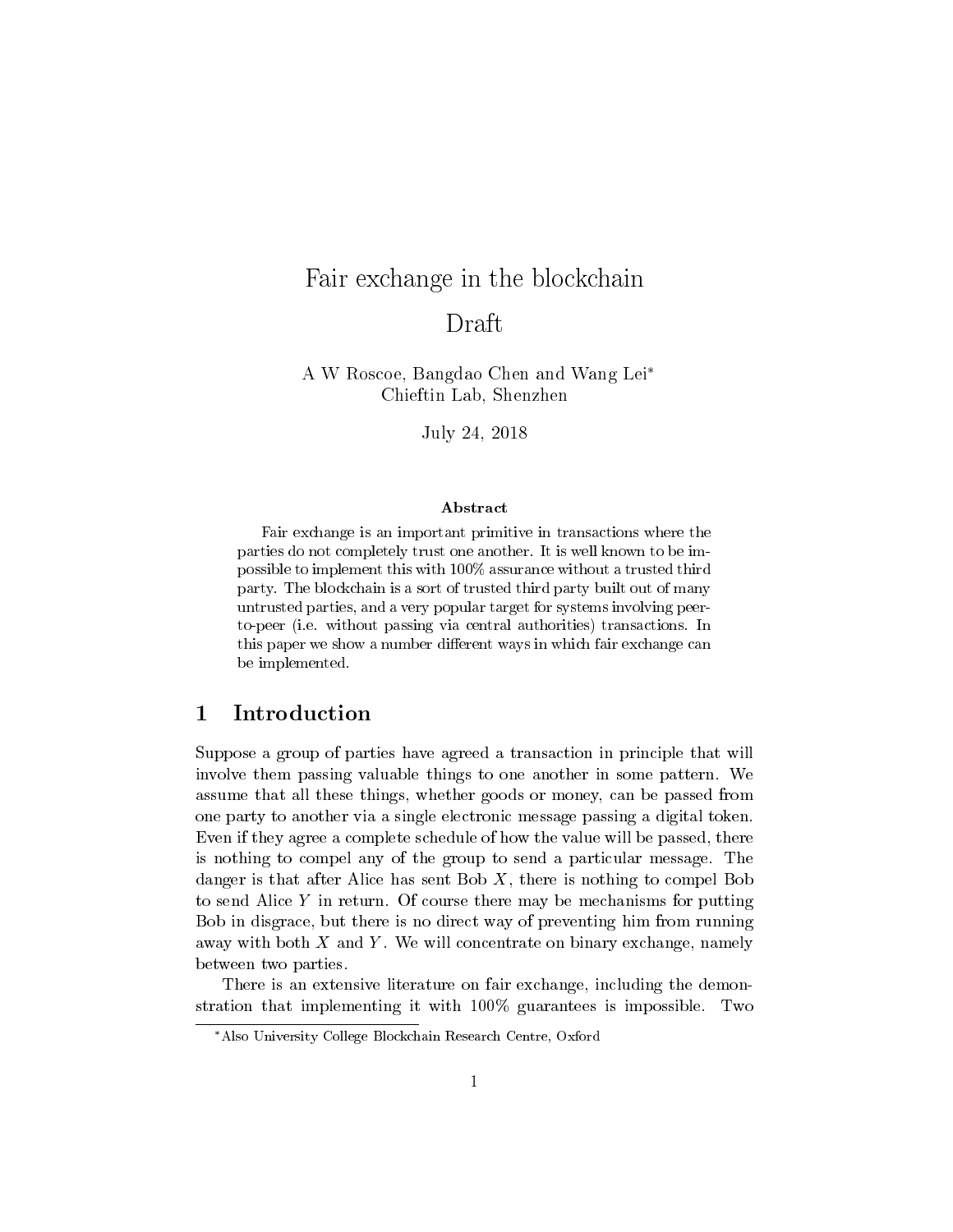approximations to this are optimistic fair exchange, in which the parties go ahead without a TTP, but can bring him in to complete the deal if all does not happen properly, and stochastic fair exchange, in which the exchange happens at a point and order unknown to either party. If one of them cheats then he does not know whether he is benefiting himself or the other party, and we can make the likelihood of these as nearly equal as we please.

The blockchain is widely proposed as a platform in which parties can hold assets and trade them. The standard unit of commerce in the blockchain is a transaction that passes value from one party to another: value is an unspent transaction to your identity, as represented by a public key, and you pass value on to another party by signing a copy of the transaction, details of the identity receiving it, and the amount being transferred. Thus the problem of fairness remains: Bob can still receive a transaction from Alice and omit to send one back.

In this paper we make the blockchain's participants co-operate to generate essentially the same sort of behaviour that we would expect a traditional TTP to have: there is no expectation that both transactions will happen in the same blockchain or any.

## 2 Background

It was proved in [] that binary fair exchange is impossible without a trusted third party. The blockchain architecture is designed for distributed applications in which there is no universally trusted party. At first sight it therefore seems as though fair exchange ought to be impossible in such a scenario. The blockchain is, however, a structure designed to create a reliable distributed database in the context where some majority of parties in it (typically just a simple majority, perhaps with some weighting), are trustworthy.

A blockchain is simply a chain of blocks of data, linked together by each holding the cryptographic hash of its predecessor. It is coupled with a protocol for adding new blocks. The parties who create new blocks are generally called miners. In a public blockchain anyone is allowed to propose a new block, whereas in a private or \coalition" one only an authorised party may do so. In the latter the assumption is usually that the collective trustworthiness of these miners is understood and acknowledged by all, whereas in public models there are costs and incentives build in to the mining process which are designed to incentivise honest and accurate mining.

The objective is that once a block is in the chain it will, sooner or later, become fixed, or *immutable*: it will never change. The immutable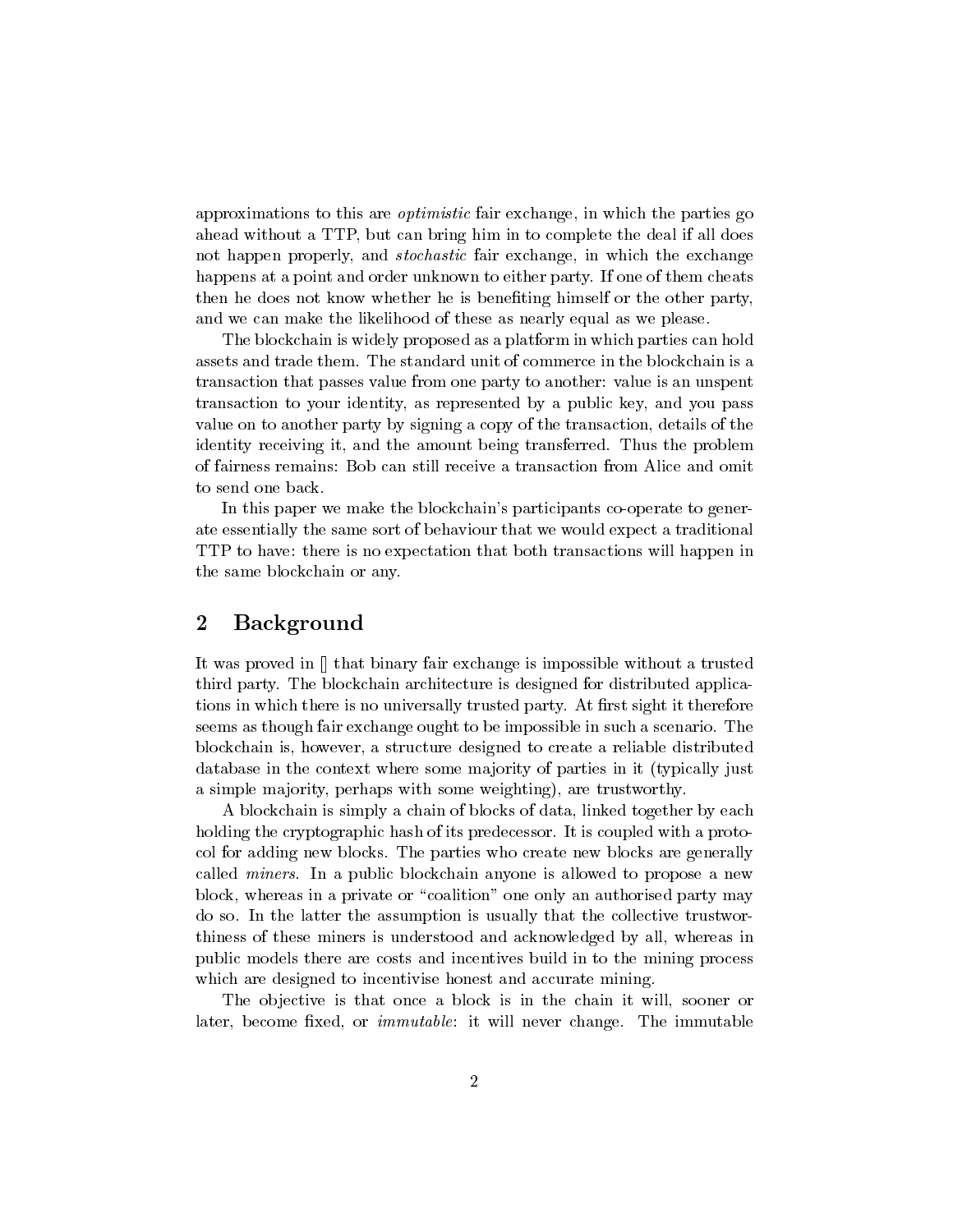part of a blockchain is an attractive data abstraction because it provides a deterministic communication mechanism between the parties and an agreed truth. Blockchains are write-only databases: data is only added to. The index of a block that some item is provides a reliable time-stamp, and this time-stamping mechanism can be refined by adding time-stamps to items within blocks in a necessarily (because of block agreement) agreed way.

Blockchains are well-known for their ability to support transaction mechanisms such as digital currencies, but have many other proposed uses.

In any blockchain we really need to be able to identify the time at which any block becomes immutable: will remain on the chain for ever together with all its predecessors. Such a time might be explicit and in many private blockchains will equate to the point at which a block is created and approved. In others there might be a mechanism for defining this point, for example by the open publication (e.g. in a news paper) of the hash of this or a successor block. In further ones it may simply be because the cost of revising the block and necessarily its successors has passed some limit of practicality.

Any form of transaction which is either between a blockchain and the rest of the world, or in which a blockchain mediates a transaction involving value that lies entirely outside itself, needs to bear this question of immutability in mind. For it does not make sense to swap something real and tangible for a transaction which might subsequently get voted out of history. Thus we are free to assume that fair exchange wholly within a blockchain can live within the standard understanding of blocks there, but where we are using one to determine external transactions, we will assume that data must be immutable before it is acted on.

The methods described in this paper are best suited to private and mainstream (hybrid) models of blockchain where there are parties who are motivated to behave in a trustworthy manner for reasons other than that there is no prot to be made from not doing so.

### 3 Fair exchange via distributed escrow

In a traditional setting, after Alice and Bob both agree a transaction: Alice sends  $X$  for Bob in return for  $Y$ , they sign a certificate about what they intend to do and send it to a TTP. They then send  $X$  and  $Y$  to the TTP. who when it has the certificate,  $X$  and  $Y$  sends  $X$  to  $B$  and  $Y$  to  $A$ . If the TTP does not get these things it sends whichever of X and Y it holds back to sender. We can also give the TTP the duty of checking that  $X$  and  $Y$ have whatever properties are claimed of them in the contract.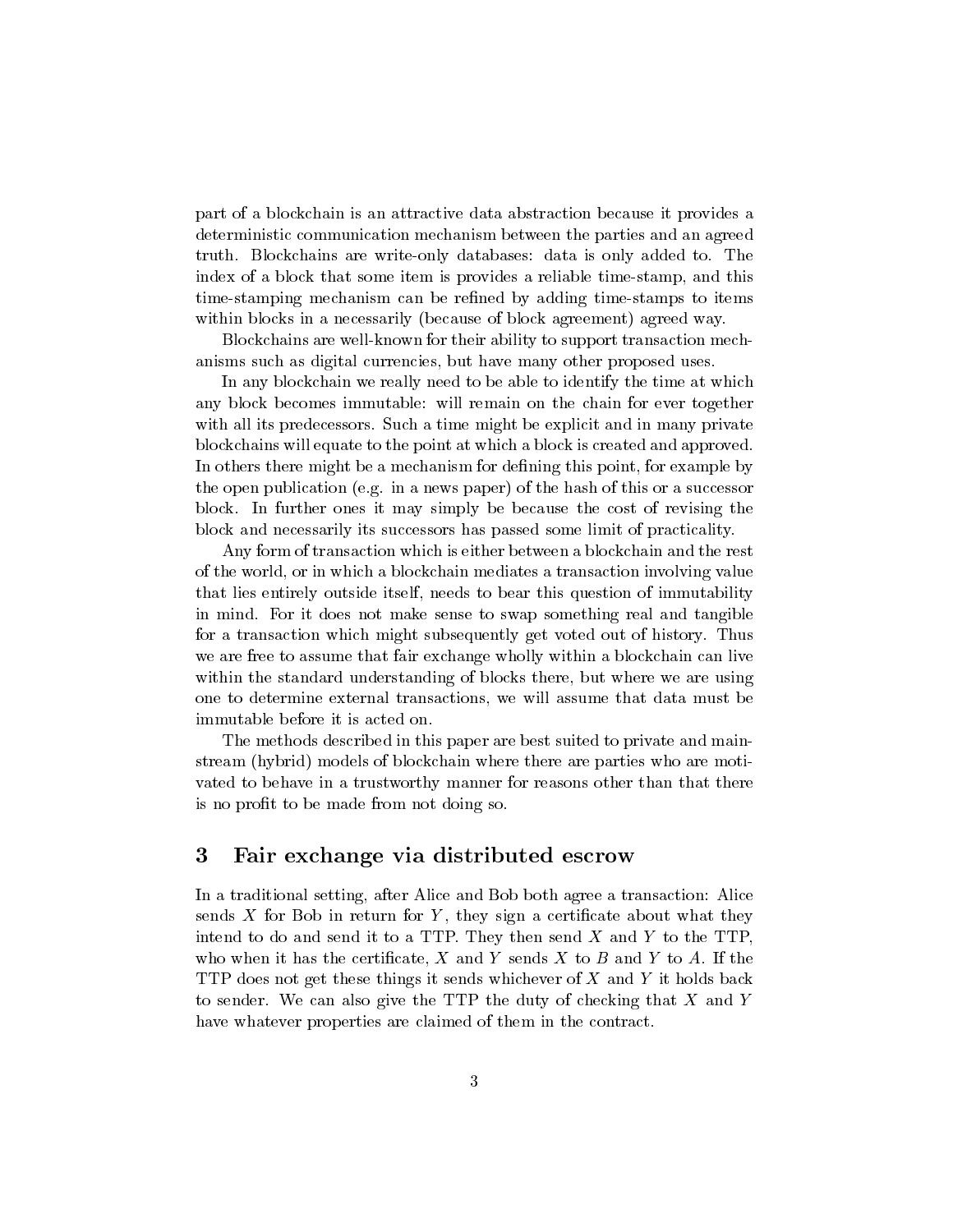In the blockchain no single party is trustworthy, so we need to find a way of making the nodes as a whole behave like the TTP above. We certainly cannot give any single party control over  $X$  or  $Y$ . In essence we want the nodes of the blockchain to hold  $X$  and/or  $Y$  in something like an escrow form and release them to both the recipients or none at the point where it has them both. We will refer to the nodes that perform the transfer as the workers. In some contexts it would make sense to identify these with the miners of the blockchain.

We will assume that  $X$  and  $Y$  take the form of bit-strings that pass value: something like an as yet unregistered blockchain transaction, where Bob and Alice placing them on the blockchain will transfer value to them. We will always assume that  $A$  and  $B$  have signed a certificate of intent to exchange  $X$  and  $Y$ , and this is visible to all the workers. We observe that it is not often that simple knowledge of a string of bits conveys value. One example of this would be the number of a bank account from which anyone knowing the number could obtain money.

More usually the string is something that identies Bob (or at least an alias) and transfers the asset to him: perhaps a cheque, stock certificate in his name that he has to register, or a property transfer document. In the blockchain a transaction would identify the agent that the asset is being transferred to.

The difference between these two cases is that in the first we cannot allow a possibly untrustworthy third party to know the bit-string, whereas in the second we can (unless secrecy of the transaction or some detail of it is itself required.) For the time being we will assume that the intermediaries may not know  $X$  and  $Y$ , and later explore another option when they can.

Following on from [?] (which shows how to model delay encryption in a blockchain-like environment where trust is again not placed in any one party) a good first move seems to be for Alice and Bob to apply threshold cryptographic construction to X and Y so that holding less than  $k$  shares conveys no information about them, and holding  $k$  or more conveys the complete value. We will discuss later what  $N$  and  $k$  might be, but certainly  $N$  is less than or equal to the number of participants in the blockchain available to be workers. If  $A$  and  $B$  are themselves in the pool of potential workers, it is probably a good idea to prevent them from being chosen.

We will assume that each participant has its own public and secret keys that can be used for sending it condential information and allowing it to sign things.

As a first attempt assume that each participant behaves, with threshold shares, like the single TTP described above. It waits to get shares of  $X$  and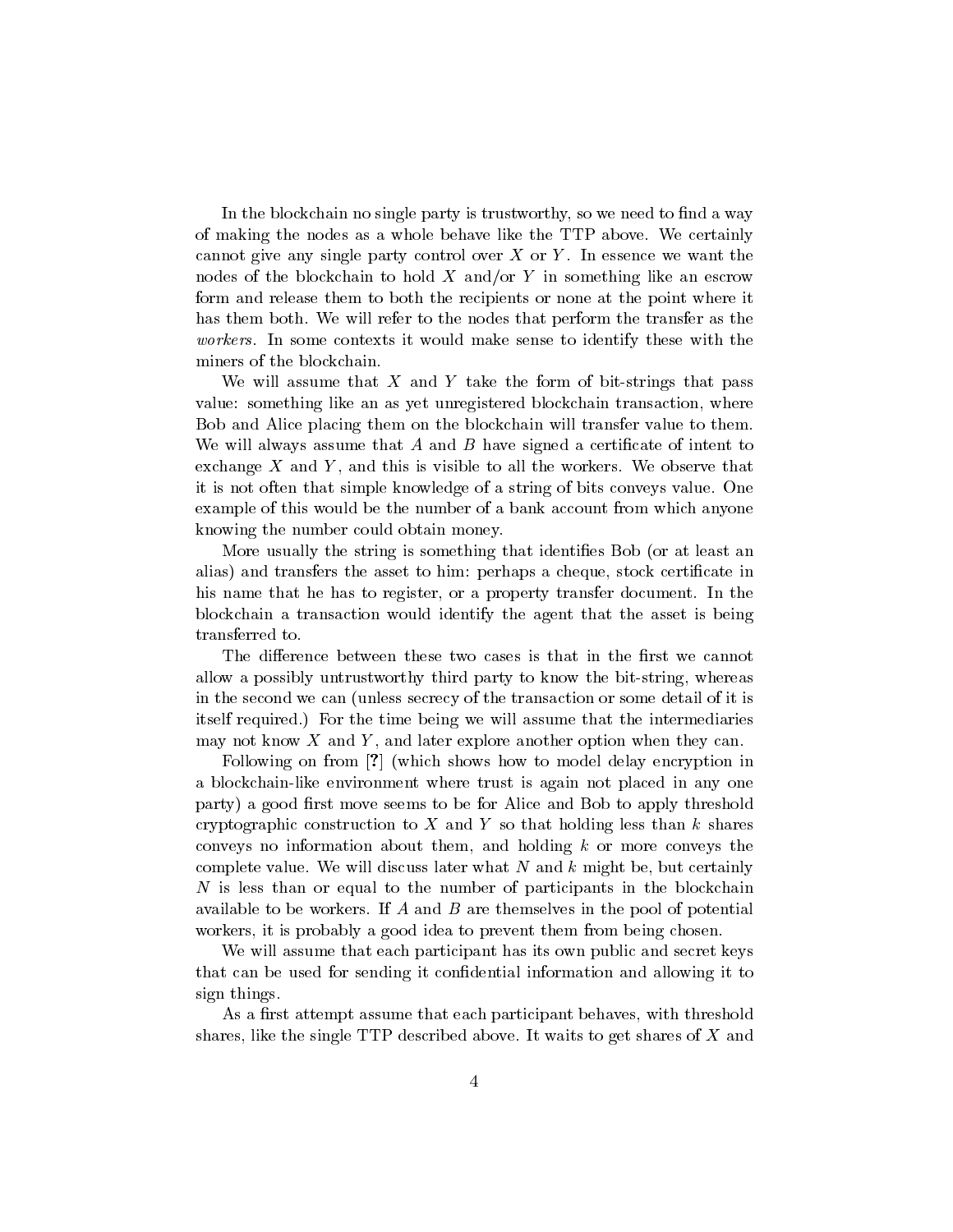Y and, when it has one of each, forwards these to Bob and Alice respectively. This does not work, for if Alice sends just k shares and Bob sends all his, but at least one of the parties receiving one of Alice's shares is corrupt and under Alice's control, then Alice can receive k shares of Y (and thus Y itself) but the corrupt one will not send its  $X$  share to Bob, meaning that Bob does not receive Y.

We can, however, solve this problem using the properties of the blockchain as a data structure that gives a consistent view to everyone. Modify the above protocol so that as soon as any worker has a share of X and one of Y it posts a signed message to this effect (but not the shares) on the blockchain: call these the intermediate certificates. Note that if  $2k-1$  nodes have posted such a message then at least  $k$  of them must be telling the truth, because there are less than or equal to  $k-1$  corrupt ones. They therefore take the existence of  $2k - 1$  such signed messages on the blockchain as a trigger to release their shares to Bob and Alice. These parties must now receive at least  $k$  valid shares of  $X$  and  $Y$ .

We can ensure that they do not accept any incorrect shares because Alice and Bob will be told to place a hash of each share on the blockchain at the start of this protocol. Thus if Bob or Alice (or indeed anyone else) receives something purporting to be a share which is not, this can be checked. (Alternatively Alice and Bob can simply sign all the shares.) We will later discuss how that  $X$  and  $Y$  that are being traded can be checked rather than simply that Alice and Bob are sending known shares.

It follows that the existence of  $2k - 1$  signed messages on the blockchain ensures that Bob gets  $X$  and Alice gets  $Y$ , Because the untrustworthy parties never have more than  $k-1$  shares of either, it follows that Bob gets X if and only if Alice gets  $Y$ : fair exchange.

An alternative tactic for a corrupt party is not to do its job of posting a message when it has one share of each of  $X$  and  $Y$ . If they all cooperate on this then we will need  $N \geq 3k - 2$  to ensure that if Alice and Bob give all their shares to them then at least  $2k - 1$  will write that they have one of each.

We can therefore state this as a condition that guarantees that our algorithm will work.

Note that the use of threshold cryptography achieves the condentiality goal that the intermediaries do not learn  $X$  and  $Y$ , provided that the communications around the network are appropriately encrypted.

The above protocol does not carry out the transfer when the  $2k-1$ threshold is not reached, without expressing a limit on when it can happen. It would be normal to have a time limit on how long it can take, and ensure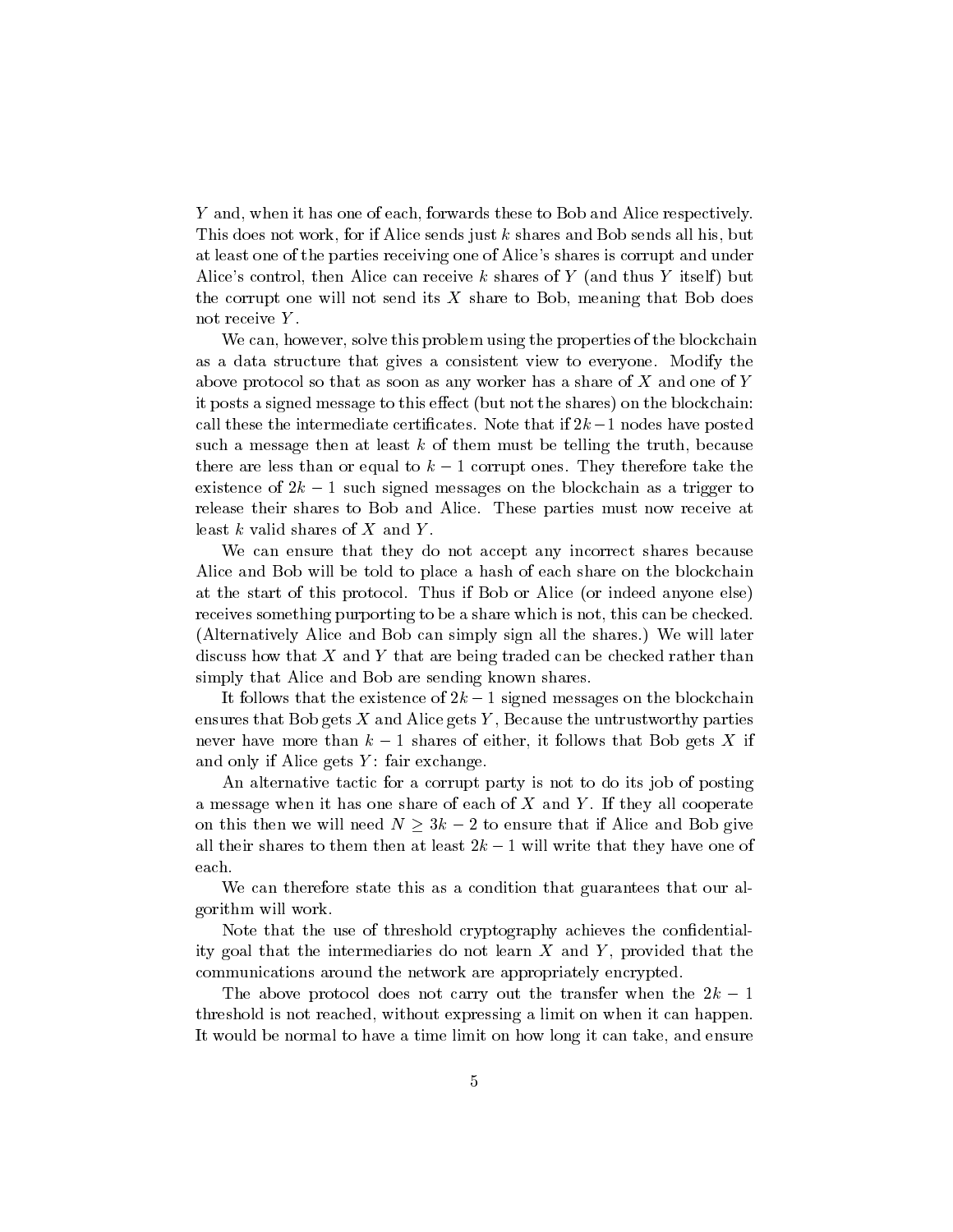that Alice, Bob, and as far as necessary the system achieve consensus on when an exchange has timed out. This is often one of the hardest parts of fair exchange, but fortunately the presence of a blockchain is very helpful here. What we need to do is have Alice and Bob agree a time limit up front, and replace the requirement that  $2k - 1$  messages appear at anytime, but the requirement that they appear in blocks timestamped before that limit T. Then as soon as a block with greater timestamp than T appears before  $2k-1$  intermediate certificates, then all (at least trustworthy) participants can rely on the abandonment of the exchange protocol.

#### 3.1 Alternative packets

Seemingly any mechanism for fair exchange without a single TTP has to divide up  $X$  amongst things to send to separate workers, since sending the whole thing would put it at risk.

The solution above of using threshold cryptography achieves this, and also achieves condentiality of what is being sent. The latter may be an advantage but also a disadvantage, because there is no obvious way in which the workers can verify that X is what it claims to be.

This is potentially solvable at the expense of confidentiality. It we were to have A and B send any sort of tokens conveying X and Y, and ensure that these were not usable for value unless  $B$  or  $A$  have  $k$  distinct shares, then in terms of transferring value this would be identical to the one involving threshold cryptography.

For example, the tokens could be of the form  $(A, B, X, i, k)_{sk(i)}$  where A is transferring X to B, and that this is distinct token index i with k required.

With tokens of this form, it will be possible for each of the workers  $W_i$ to verify the correctness relative to the contract of  $X$  and  $Y$ , and only sign the intermediate certificates when satisfied.

#### 3.2 Alternative voting

The two schemes above both assume that all workers have equal influence. In other circumstances we might want to give them different levels of trust, or allow them to contribute to the process only by some amount of proof of work etc.

The first of these can be dealt with by giving different workers different numbers of shares of  $X$  and  $Y$  depending on how much they are trusted, or in the case where the shares are not from threshold cryptography simply